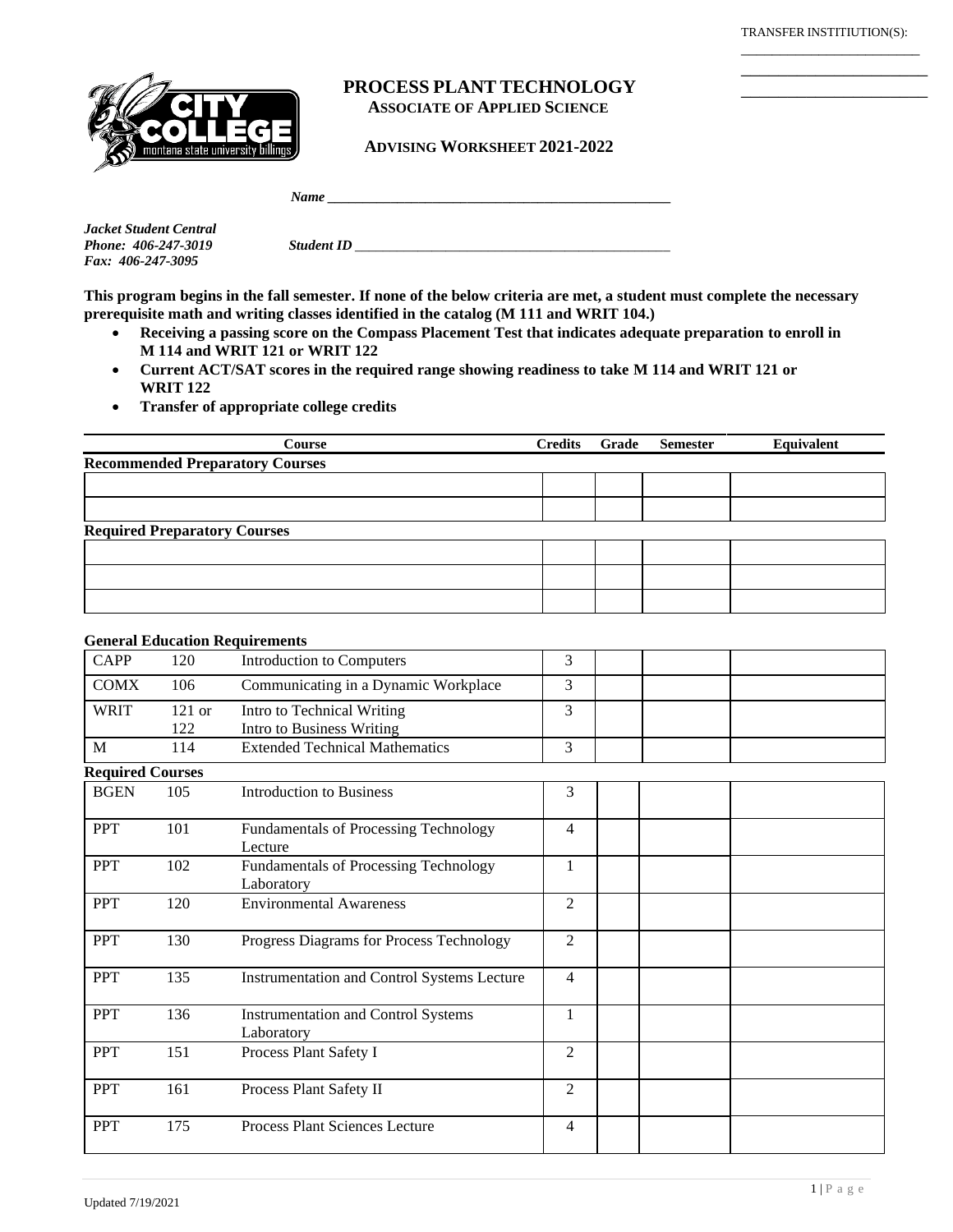| <b>PPT</b>  | 176 | Process Plant Sciences Laboratory                             | $\mathbf 1$    |  |
|-------------|-----|---------------------------------------------------------------|----------------|--|
| <b>PPT</b>  | 207 | Boilers, Accessories, and Basic Operations                    | 3              |  |
| <b>PPT</b>  | 208 | <b>Equipment and Operations Laboratory</b>                    | $\overline{2}$ |  |
| <b>PPT</b>  | 210 | <b>Equipment and Operations Lecture</b>                       | $\overline{4}$ |  |
| <b>PPT</b>  | 211 | <b>Advanced Operations Lecture</b>                            | 2              |  |
| <b>PPT</b>  | 212 | <b>Advanced Operations Laboratory</b>                         | $\mathbf{1}$   |  |
| <b>PPT</b>  | 220 | <b>Quality Control Practices</b>                              | $\overline{c}$ |  |
| <b>PPT</b>  | 225 | Plant Investigation and Troubleshooting                       | $\overline{2}$ |  |
| <b>PPT</b>  | 298 | Cooperative Education/Internship                              | 1              |  |
| <b>TRID</b> | 160 | Hazardous Materials Technician General<br>Training            | 3              |  |
| <b>TRID</b> | 185 | Introduction to Industrial Power Systems                      | $\overline{2}$ |  |
| <b>TRID</b> | 186 | <b>Introduction to Industrial Power Systems</b><br>Laboratory | $\mathbf 1$    |  |

 **TOTAL MINIMUM CREDITS REQUIRED 61**  *A grade of "C" or higher is mandatory in all required courses*

| <b>Suggested Plan of Study</b> |                             |                |                             |                                                   |    |                               |                |
|--------------------------------|-----------------------------|----------------|-----------------------------|---------------------------------------------------|----|-------------------------------|----------------|
| <b>Fall First Semester</b>     |                             |                |                             | <b>Spring Second Semester Fall Third Semester</b> |    | <b>Spring Fourth Semester</b> |                |
| <b>CAPP 120</b>                | 3                           | M 114          | 3                           | <b>BGEN 105</b>                                   | 3  | <b>TRID 160</b>               |                |
| <b>PPT</b> 101                 | 4                           | <b>PPT</b> 120 | 2                           | <b>PPT 207</b>                                    |    | 3 COMX 106                    |                |
| <b>PPT 102</b>                 |                             | <b>PPT 135</b> | 4                           | <b>PPT 208</b>                                    |    | <b>PPT 211</b>                | 2              |
| <b>PPT 130</b>                 | 2                           | <b>PPT</b> 136 |                             | <b>PPT 210</b>                                    | 4  | <b>PPT 212</b>                |                |
| <b>PPT 151</b>                 | 2                           | <b>PPT 161</b> | $\mathcal{D}_{\mathcal{L}}$ | WRIT 121 or 122                                   | 3  | <b>PPT 220</b>                |                |
| <b>TRID 185</b>                | $\mathcal{D}_{\mathcal{L}}$ | <b>PPT 175</b> | 4                           | <b>TOTAL</b>                                      | 15 | <b>PPT 225</b>                | $\mathfrak{D}$ |
| <b>TRID 186</b>                |                             | <b>PPT</b> 176 |                             |                                                   |    | <b>PPT 296</b>                |                |
| <b>TOTAL</b>                   | 15                          | <b>TOTAL</b>   | 17                          |                                                   |    | <b>TOTAL</b>                  | 14             |
|                                |                             |                |                             |                                                   |    |                               |                |
|                                |                             |                |                             |                                                   |    |                               |                |

**Transcript evaluation (if applicable) completed by: \_\_\_\_\_\_\_\_\_\_\_\_\_\_\_\_\_\_\_\_\_\_\_\_\_on \_\_/\_\_\_/\_\_\_\_\_ Program Specific Information**

- Math, writing and other general education courses such as CAPP 120, COMX 106, and BGEN 105 can be completed in advance of the technical courses.
- The technical portion of the program is a fall semester start only.
- Process Plant Technology graduates will find career opportunities in a variety of industries including petroleum refining, natural gas processing, oil and gas production, biofuels, food processing, chemical manufacturing, power generation, water treatment, and paper manufacturing.
- Students that earn an AAS degree and want to further their education thus career; are able to go on for a Bachelor of Applied Science degree through MSUB. There are various thematic concentrations that a student can focus on to earn a BAS degree, one of which is Business. Contact Jacket Student Central or contact MSUB Advising Center at 406-657-2240 for further details.